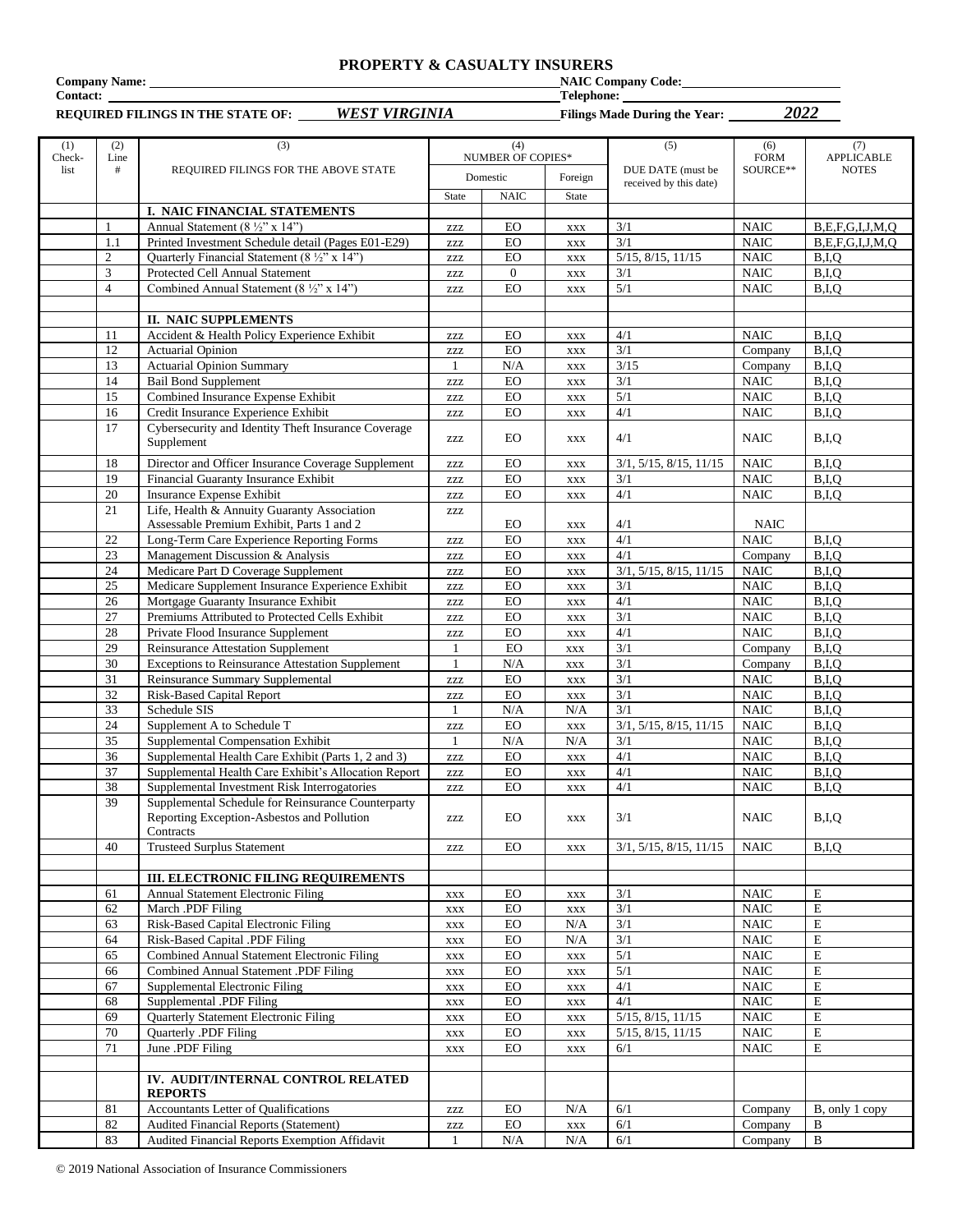| (1)<br>Check- | (2)<br>Line | (3)                                                                                               | (4)<br><b>NUMBER OF COPIES*</b><br>Domestic |                  |                  | (5)                                                   | (6)<br><b>FORM</b><br>SOURCE** | (7)<br><b>APPLICABLE</b>      |
|---------------|-------------|---------------------------------------------------------------------------------------------------|---------------------------------------------|------------------|------------------|-------------------------------------------------------|--------------------------------|-------------------------------|
| list          | #           | REQUIRED FILINGS FOR THE ABOVE STATE                                                              |                                             |                  | Foreign          | DUE DATE (must be<br>received by this date)           |                                | <b>NOTES</b>                  |
|               |             |                                                                                                   | <b>State</b>                                | <b>NAIC</b>      | State            |                                                       |                                |                               |
|               | 84          | <b>Communication of Internal Control Related Matters</b><br>Noted in Audit                        | $\mathbf{1}$                                | N/A              | N/A              | 8/1                                                   | Company                        | B                             |
|               | 85          | Independent CPA - Awareness Letter (change in<br>accountants)                                     | $\mathbf{1}$                                | N/A              | N/A              | 60 days after<br>engagement                           | Company                        | $\mathbf B$                   |
|               | 86          | Management's Report of Internal Control Over<br><b>Financial Reporting</b>                        | $\mathbf{1}$                                | N/A              | N/A              | 8/1                                                   | Company                        | $\mathbf B$                   |
|               | 87          | Notification of Adverse Financial Condition                                                       | $\mathbf{1}$                                | N/A              | N/A              | Immediately                                           | Company                        | $\, {\bf B}$                  |
|               | 87.1        | Report of Significant Deficiencies in Internal Controls                                           | $\mathbf{1}$                                | N/A              | N/A              | 8/1                                                   | Company                        | $\overline{B}$                |
|               | 88          | Request for relief from the five-year rotation<br>requirement for lead audit partner              | $\mathbf{1}$                                | N/A              | N/A              | 12/1                                                  | Company                        | B,AE                          |
|               | 89          | Relief from the five-year rotation requirement for lead<br>audit partner                          | $\mathbf{1}$                                | <b>EO</b>        | $\overline{0}$   | 3/1                                                   | Company                        | B,AE                          |
|               | 90          | Relief from the one-year cooling off period for<br>independent CPA                                | $\mathbf{1}$                                | <b>EO</b>        | $\overline{0}$   | 3/1                                                   | Company                        | B, AF                         |
|               | 91          | Relief from the Requirements for Audit Committees                                                 | $\mathbf{1}$                                | EO               | $\boldsymbol{0}$ | 3/1                                                   | Company                        | B,AG                          |
|               | 92          | Request to File Consolidated Audited Annual<br><b>Statements</b>                                  | $\mathbf{1}$                                | N/A              | N/A              | <b>Timely Manner</b>                                  | Company                        | $\, {\bf B}$                  |
|               | 93          | Request for Exemption to File Management's Report<br>of Internal Control Over Financial Reporting | $\mathbf{1}$                                | N/A              | N/A              | <b>Timely Manner</b>                                  | Company                        | B                             |
|               |             |                                                                                                   |                                             |                  |                  |                                                       |                                |                               |
|               |             | V. STATE REQUIRED FILINGS***                                                                      |                                             |                  |                  |                                                       |                                |                               |
|               | 101         | Certificate of Compliance                                                                         | $\overline{0}$                              | $\overline{0}$   |                  | 3/1                                                   | <b>State</b>                   | B, AC                         |
|               | 102         | Certificate of Deposit                                                                            | $\boldsymbol{0}$                            | $\boldsymbol{0}$ | $\mathbf{1}$     | 3/1                                                   | State                          | B, AC                         |
|               | 103         | Corporate Governance Annual Disclosure****                                                        | $\mathbf{1}$                                | $\overline{0}$   | $\overline{0}$   | 6/1                                                   | Company                        | $\bf{B}$                      |
|               | 104         | Form B-Holding Company Registration Statement                                                     | $\mathbf{1}$<br>$\mathbf{1}$                | $\overline{0}$   | N/A              | 6/1                                                   | Company                        | $\bf{B}$                      |
|               | 105         | Form F-Enterprise Risk Report****                                                                 |                                             | $\overline{0}$   | N/A              | 6/1                                                   | $\overline{\mathrm{Comp}}$ any | $\mathbf{B}$                  |
|               | 106         | ORSA*****                                                                                         | $\mathbf{1}$                                | $\Omega$         | N/A              | <b>Upon Request-no</b><br>more than once each<br>year | Company                        | B                             |
|               | 107         | Premium Taxes                                                                                     | $\mathbf{1}$                                | $\overline{0}$   | $\mathbf{1}$     | 3/1, 4/25, 7/25, 10/25                                | <b>State</b>                   | B,D,E,F,I,M,<br>O,P,U,Y,AA,AD |
|               | 108         | <b>State Filing Fees</b>                                                                          | \$100                                       | $\Omega$         | \$100            | 3/1                                                   | <b>State</b>                   | C, D, E, F, G, H, O, T<br>U.  |
|               | 109         | Signed Jurat - Annual                                                                             | $\mathbf{1}$                                | $\Omega$         | 1                | 3/1                                                   | <b>NAIC</b>                    | B,G,I,L                       |
|               | 109.1       | Signed Jurat - Quarterly                                                                          | $\overline{1}$                              | $\overline{0}$   | $\overline{0}$   | 5/15, 8/15, 11/15                                     | <b>NAIC</b>                    | $B$ , $G$ , $I$ , $L$         |
|               | 110         | Certificate of Authority Renewal Fee                                                              | \$200                                       | $\overline{0}$   | \$200            | 3/1                                                   | State                          | C, D, E, F, G, H, O, U        |
|               | 111         | Certificate of Advertising Compliance<br>(Accident & Sickness Business)                           | $\mathbf{1}$                                | $\overline{0}$   | $\mathbf{1}$     | 3/1                                                   | Company                        | B, AB                         |
|               | 112         | <b>State Page</b>                                                                                 | $\mathbf{1}$                                | $\overline{0}$   | $\mathbf{1}$     | 3/1                                                   | <b>NAIC</b>                    | B,AD                          |
|               | 113         | Reconciliation and Summary of Assets and Reserve<br>Requirements                                  | $\mathbf{1}$                                | $\overline{0}$   | $\overline{0}$   | 3/1                                                   | State                          | B,AH                          |
|               | 114         | <b>Examination Assessment Fee</b>                                                                 | \$1,050                                     | $\overline{0}$   | \$1,050          | 7/1                                                   | <b>State</b>                   | O.Z,AA                        |
|               | 115         | Annual Grievance Report                                                                           |                                             | $\boldsymbol{0}$ |                  | 3/31                                                  | State                          | AI                            |
|               | 116         | <b>Utilization Review Filing</b>                                                                  | $\mathbf{1}$                                | $\overline{0}$   | $\mathbf{1}$     | 4/1                                                   | <b>State</b>                   | AJ                            |

**\*If XXX appears in this column, this state does not require this filing, if hard copy is filed with the state of domicile and if the data is filed electronically with the NAIC. If ZZZ appears in this column, this state does not require this filing if filed electronically with the NAIC but if not, 2 copies are required. If N/A appears in this column, the filing is required with the domiciliary state. EO (electronic only filing).**

**\*\*If Form Source is NAIC, the form should be obtained from the appropriate vendor.** 

**\*\*\* Refer to Notes & Instructions (below).**

**\*\*\*\*For those states that have adopted the NAIC Corporate Governance Annual Disclosure Model Act, an annual disclosure is required of all insurers or insurance groups by June 1. The Corporate Governance Annual Disclosure is a state filing only and should not be submitted by the company to the NAIC. Note however that this filing is intended to be submitted to the lead state if filed at the insurance group level. For more information on lead states, see the following NAIC URL:** [http://www.naic.org/public\\_lead\\_state\\_report.htm.](http://www.naic.org/public_lead_state_report.htm)

**\*\*\*\*\*For those states that have adopted the NAIC updated Holding Company Model Act, a Form F filing is required annually by holding company groups. Consistent with the Form B filing requirements, the Form F is a state filing only and should not be submitted by the company to the NAIC. Note however that this filing is intended to be submitted to the lead state. For more information on lead states, see the following NAIC URL:**  [http://www.naic.org/public\\_lead\\_state\\_report.htm](http://www.naic.org/public_lead_state_report.htm)**.** 

**\*\*\*\*\*\*For those states that have adopted the NAIC Risk Management and Own Risk and Solvency Assessment Model Act, a summary report is required annual by the insurers and insurance groups above a specified premium threshold. The ORSA Summary Report is a state filing only and should not be submitted by the company to the NAIC. Note however that this filing is intended to be submitted to the lead state if filed at the insurance group level. For more information on lead states, see the following NAIC URL:** [http://www.naic.org/public\\_lead\\_state\\_report.htm](http://www.naic.org/public_lead_state_report.htm)**.**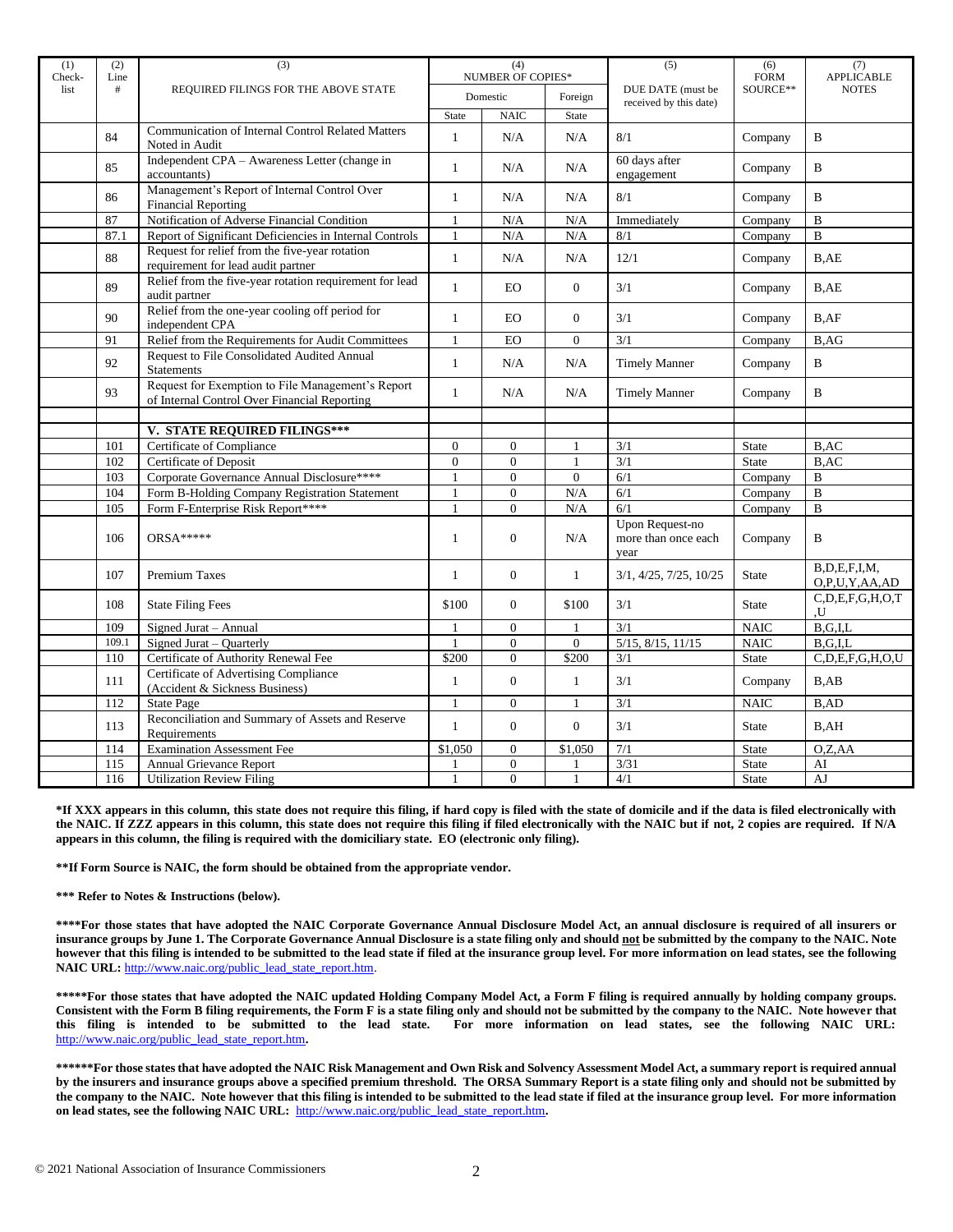|              | NOTES AND INSTRUCTIONS (A-K APPLY TO ALL FILINGS)                                                                                                                                                                                                                                                                                            |                                                                                                                                                                                                                                                                                                                                                                                                                                                                                                                                                                                                                                                                                                                                                                                                                                                                                                                                                                                                                                                |  |  |
|--------------|----------------------------------------------------------------------------------------------------------------------------------------------------------------------------------------------------------------------------------------------------------------------------------------------------------------------------------------------|------------------------------------------------------------------------------------------------------------------------------------------------------------------------------------------------------------------------------------------------------------------------------------------------------------------------------------------------------------------------------------------------------------------------------------------------------------------------------------------------------------------------------------------------------------------------------------------------------------------------------------------------------------------------------------------------------------------------------------------------------------------------------------------------------------------------------------------------------------------------------------------------------------------------------------------------------------------------------------------------------------------------------------------------|--|--|
| $\mathbf{A}$ | Required Filings - Contact Person:                                                                                                                                                                                                                                                                                                           | Annual Filings (Foreign & Domestic Insurers)<br>OICFinancialConditions@wv.gov<br>(304) 558-2100 (Financial Conditions Section of the Company<br>Analysis & Examinations Division)<br>OICWVTaxSection@wv.gov<br>(304) 558-1900 (Tax Audit Section of the Financial Accounting<br>Division)                                                                                                                                                                                                                                                                                                                                                                                                                                                                                                                                                                                                                                                                                                                                                      |  |  |
| B            | WV Offices of the Insurance<br><b>Annual Filings</b><br>Mailing Address:<br>Commissioner<br>900 Pennsylvania Ave., 7th Fl.<br>Charleston, WV 25302                                                                                                                                                                                           | Domestic and Foreign insurers <b>must file</b> the Annual Filings (Jurat,<br>Cert. of Deposit, Cert. of Advertising, Cert. of Compliance)<br>through SERFF. DO NOT mail or file through OPTins.<br>Surplus Lines insurers, Accredited and Trusteed Reinsurers,<br>Fraternals, RRG's and Viaticals shall submit their annual filings to<br>the Annual Filings Mailing address.                                                                                                                                                                                                                                                                                                                                                                                                                                                                                                                                                                                                                                                                  |  |  |
|              | <b>Tax Filings</b><br>WV Offices of the Insurance<br>Mailing Address:<br>Commissioner<br>900 Pennsylvania Ave., 9th Fl.<br>Charleston, WV 25302                                                                                                                                                                                              | The Annual Premium Tax Statement (which must include the State<br>Page and State of Domicile Retaliatory Forms) is to be mailed to the<br>Tax Filings mailing address. Filing is due on or before March 1<br>and is located at:<br>https://www.wvinsurance.gov/Divisions/Financial-<br>Accounting#taxinfo<br>Phone: $(304)$ 558-1900 – Tax Audit Section<br>If the Annual Premium Tax Statement and State Page are<br>submitted through OPTins, the hard copy is not required to be                                                                                                                                                                                                                                                                                                                                                                                                                                                                                                                                                            |  |  |
| $\mathbf C$  | Mailing Address for Filing Fees:<br>Filing Fee:<br>West Virginia Insurance Commissioner<br>900 Pennsylvania Ave., 9th Fl.<br>Charleston, WV 25302                                                                                                                                                                                            | mailed<br>The annual fees are included on the Annual Premium Tax Statement<br>which is due on or before March 1 and is located at:<br>https://www.wvinsurance.gov/Divisions/Financial-<br>Accounting#taxinfo<br>Insurers must make remittance using only the Tax Payment Form<br>provided by this Office. The form can be located at:<br>https://www.wvinsurance.gov/Divisions/Financial-<br>Accounting#taxinfo                                                                                                                                                                                                                                                                                                                                                                                                                                                                                                                                                                                                                                |  |  |
| ${\bf D}$    | Mailing Address for 1 <sup>st</sup> - 3 <sup>rd</sup> Quarterly Premium Tax<br>Payments:<br>Premium Tax Payment:<br>West Virginia Insurance Commissioner<br>STO/RPD<br>PO Box 1913<br>Charleston, WV 25327<br>Premium tax payment and fee collection is<br>processed by the Receipts Processing<br>Division of the State Treasurer's Office. | Phone: $(304)$ 558-1900 – Tax Audit Section<br>WV Code §33-43-6(e) states that for each of the quarters [first (due<br>on or before April 25), second (due on or before July 25), and<br>third (due on or before October 25)], payment must be submitted<br>based on either one-fourth of the total tax paid during the preceding<br>calendar year OR 80% of the actual tax liability for the current<br>calendar year. The annual tax payment is due on or before March<br>1 and to be either filed through OPTins or mailed to the Tax<br>Filings address indicated in B.<br>Even if there is a zero remittance, a filing must be made for each<br>quarter.<br>Three forms of filing/payment include:<br><b>1. OPTins -</b> $\frac{http://www.optins.org/}{http://www.optins.org/})$ to pre-register.<br>2. CHECK - Insurers must make remittance using only the Tax<br>Payment Form provided by this Office. The form is located at:<br>https://www.wvinsurance.gov/Divisions/Financial-<br>Accounting#taxinfo<br>3. (FOR ZERO FILERS ONLY) |  |  |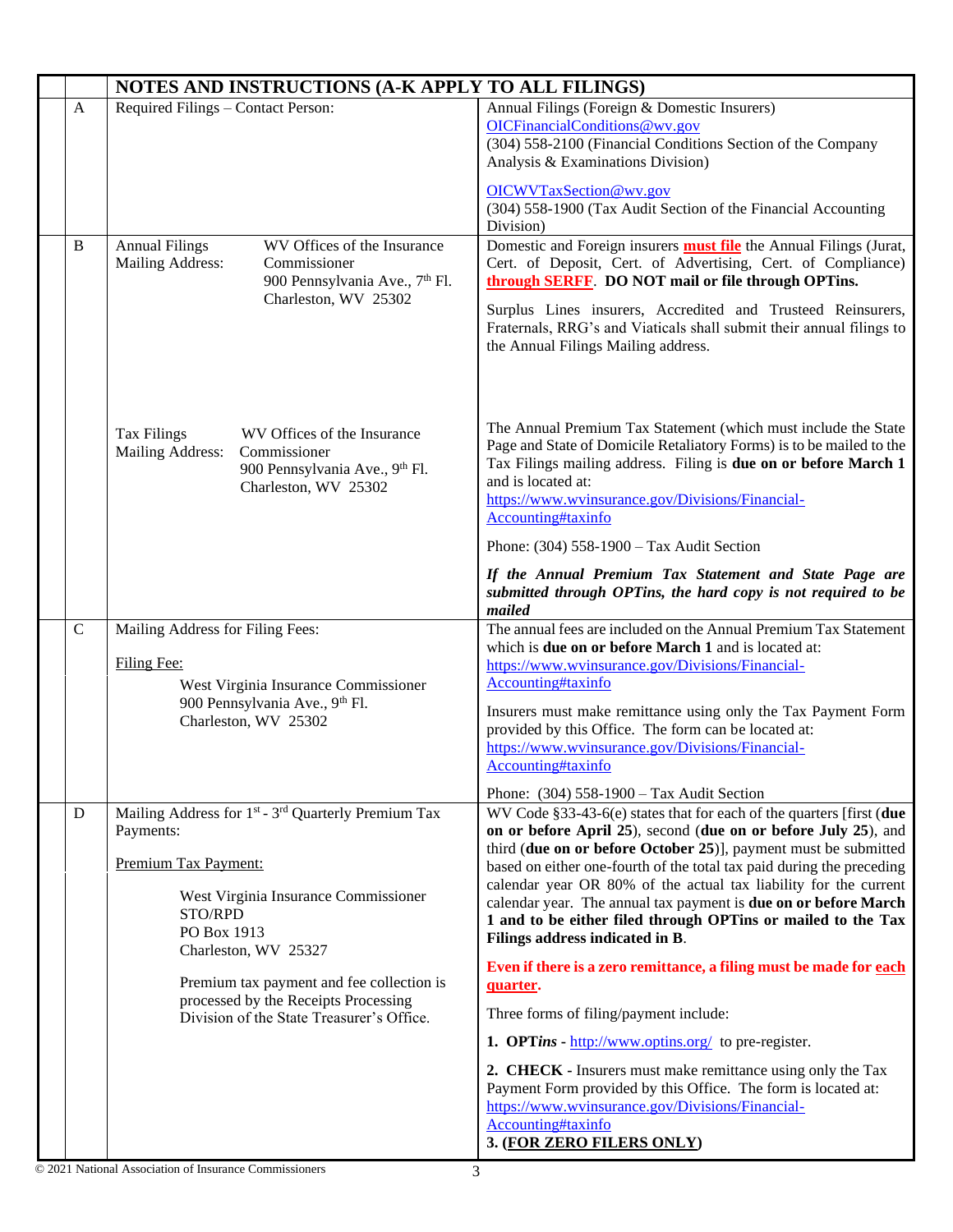|             |                                       | https://www.wvinsurance.gov/Divisions/Financial-<br>Accounting#taxinfo<br>You must retain your confirmation number.<br>Phone: (304) 558-1900 - Tax Audit Section                                                                                                                                                                        |
|-------------|---------------------------------------|-----------------------------------------------------------------------------------------------------------------------------------------------------------------------------------------------------------------------------------------------------------------------------------------------------------------------------------------|
| ${\bf E}$   | Delivery Instructions:                | All filings must be <b>received</b> (not postmarked) on or before the<br>indicated due date.                                                                                                                                                                                                                                            |
|             |                                       | If due date falls on a weekend or holiday then the deadline is<br>extended to the next business day.                                                                                                                                                                                                                                    |
| $\mathbf F$ | Penalties for Late Filings:           | WV Code §33-3-11(b) may require the insurer to pay a penalty not<br>exceeding ten thousand dollars for the late filing of Annual<br>Statements.                                                                                                                                                                                         |
|             |                                       | WV Code §33-43-7(a) imposes a penalty of twenty-five dollars<br>(\$25) for each day throughout which a taxpayer fails to file a tax<br>return by the applicable filing date.                                                                                                                                                            |
|             |                                       | WV Code §33-43-11 makes the taxpayer liable for interest on any<br>unpaid final assessment or penalty or portion thereof.                                                                                                                                                                                                               |
| G           | Original Signatures:                  | Required signatures (minimum of two (2) officers) must be original<br>signatures on all filings.                                                                                                                                                                                                                                        |
|             |                                       | Due to the ongoing COVID-19 pandemic, the OIC will accept the<br>following in lieu of original signatures:<br>scanned copies of original signatures<br>electronic signatures that comply with the West Virginia<br>Uniform Electronic Transactions Act, codified at W.Va.<br>Code § 39-1-1, et seq. in lieu of original signatures.     |
| H           | Signature/Notarization/Certification: | All forms must be signed and attested by at least two (2) officers<br>where indicated.                                                                                                                                                                                                                                                  |
| I           | <b>Amended Filings:</b>               | Amended items must be filed with a complete explanation of each<br>amendment.                                                                                                                                                                                                                                                           |
|             |                                       | If there are signature requirements for the original filing, the same<br>requirements apply to any amendment.                                                                                                                                                                                                                           |
|             |                                       | If the original Premium Tax Filing was filed through OPTins, then<br>the amended filing must also be filed through OPTins.                                                                                                                                                                                                              |
| J           | Extension from normal filings:        | A request for extension must be filed not less than ten (10) days<br>prior to due date and provide sufficient detail.                                                                                                                                                                                                                   |
| K           | Bar Codes (State or NAIC):            | <b>NAIC</b>                                                                                                                                                                                                                                                                                                                             |
| L           | Signed Jurat:                         | All licensed companies must file a signed Jurat that must include a<br>minimum of two (2) officers signatures.<br><b>DO NOT FILE IN OPTINS</b>                                                                                                                                                                                          |
|             |                                       | Due to the ongoing COVID-19 pandemic, the OIC will accept the<br>following in lieu of original signatures:<br>scanned copies of original signatures<br>electronic signatures that comply with the West Virginia<br>Uniform Electronic Transactions Act, codified at W.Va.<br>Code $\S 39-1-1$ , et seq. in lieu of original signatures. |
| M           | <b>NONE Filings:</b>                  | See NAIC Annual Statement Instructions.                                                                                                                                                                                                                                                                                                 |
|             |                                       | Exceptions to these instructions are noted on the form.                                                                                                                                                                                                                                                                                 |
|             |                                       | Tax statements and payment forms are required to be filed and<br>completed regardless of tax liability. Zero liability must file returns<br>marked -0-.                                                                                                                                                                                 |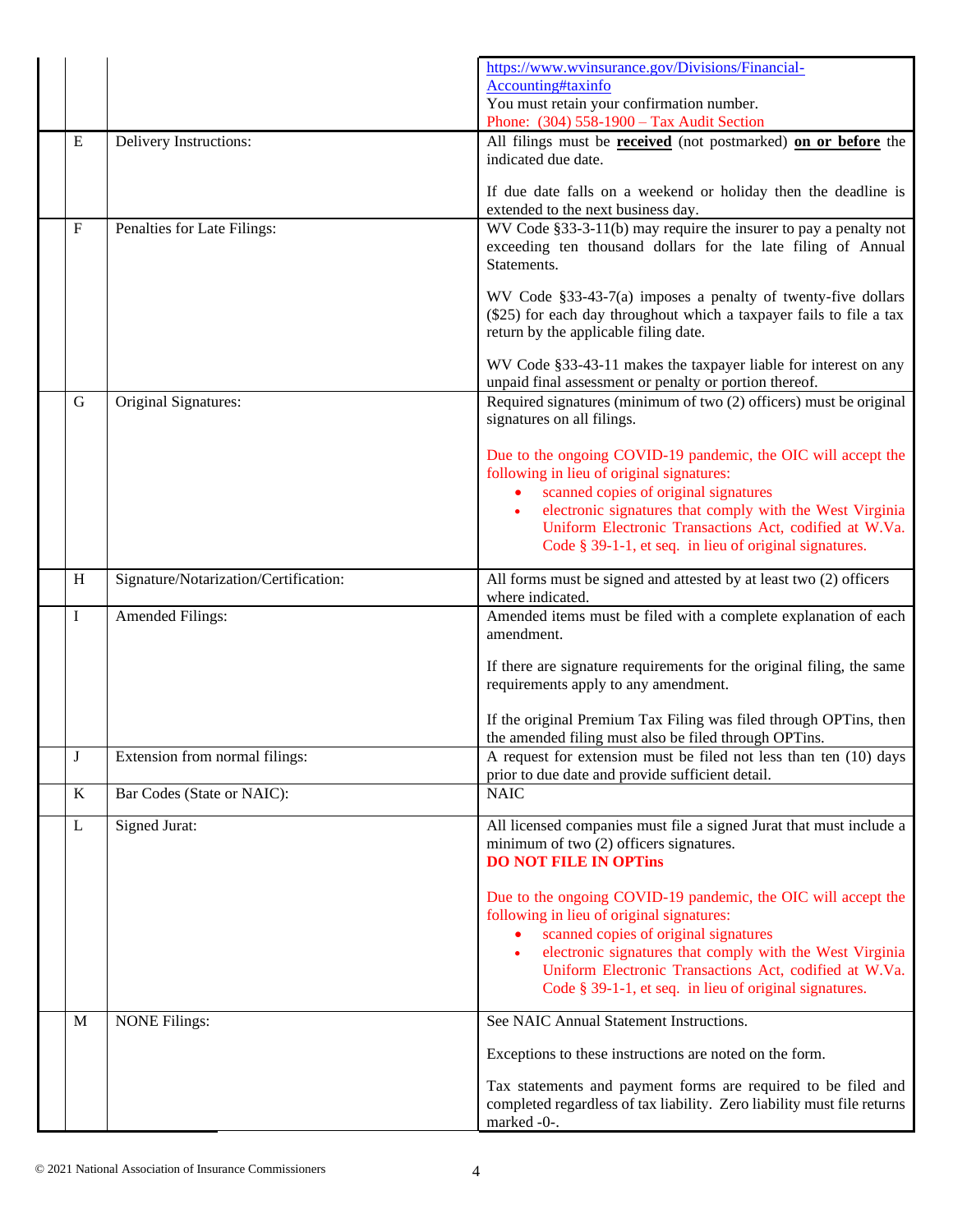| $\mathbf N$  | Filings new, discontinued or modified materially since<br>last year: | Forms and instructions on the web have been updated.                                                                                                                                                                          |
|--------------|----------------------------------------------------------------------|-------------------------------------------------------------------------------------------------------------------------------------------------------------------------------------------------------------------------------|
| $\mathbf{O}$ | Checks:                                                              | Make checks payable to:<br>WV Offices of the Insurance Commissioner                                                                                                                                                           |
| $\mathbf{P}$ | Computer Generated or Tax Software Packages:                         | Computer generated or tax software packages for Quarterly<br>Payment Form, Annual Premium Tax Statement, and Annual Tax<br>Payment Form are NOT acceptable. Must use forms from our<br>website: Tax Forms or file thru OPTins |
| Q            | <b>Additional Copies:</b>                                            | If copies are required to be filed, file one (1) original and a copy as<br>indicated.                                                                                                                                         |
| $\mathbb{R}$ | HMO/PEIA Rates:                                                      | File with:<br>Rates and Forms Division<br>PO Box 50540<br>Charleston, WV 25305-0540                                                                                                                                           |
| S            | Grievance Procedure:                                                 | File with:<br><b>Consumer Services Division</b><br>PO Box 50540<br>Charleston, WV 25305-0540                                                                                                                                  |
| $\mathbf T$  | <b>State Filing Fees:</b>                                            | The annual fees are included on the Annual Premium Tax<br>Statement. See Note C and D.                                                                                                                                        |
|              |                                                                      | Life insurers and Property and Casualty insurers reporting on the<br>Health Blank must remit a \$100 Annual Statement filing fee.                                                                                             |
|              |                                                                      | HMOs remit a \$100 Annual Statement filing fee along with the<br>Application for License (Form A-10) which is located at:                                                                                                     |
|              |                                                                      | http://www.wvinsurance.gov/company/Forms/HMO                                                                                                                                                                                  |
|              |                                                                      | HMDIs are not subject to an Annual Statement filing fee.                                                                                                                                                                      |
|              |                                                                      | Licensed fraternal companies must remit a \$25 annual statement<br>filing fee with the signed Jurat.                                                                                                                          |
|              |                                                                      | Some fees are now able to be paid by credit card. Instructions are<br>located at: https://www.wvinsurance.gov/company-fee-pay                                                                                                 |
| U            | COA Renewal Fees:                                                    | COA renewal fee is remitted with Tax Payment Form or your<br>Application for License (Form A-10-required only for HMO's and<br>HMDI's) and is <b>due on or before March 1</b> . See Note C.                                   |
| $\mathbf V$  | HMO Requirement:                                                     | Only HMOs are subject to this requirement.                                                                                                                                                                                    |
| W            | Special Instruction for foreign HMOs:                                | Foreign licensed HMOs are required to make the same type and<br>number of filing as a domestic HMO.                                                                                                                           |
| $\mathbf X$  | Monthly Financial Statements/Quarterly Financial<br>Statements:      | Monthly financial statements must be filed if written request is<br>issued by the commissioner.                                                                                                                               |
|              |                                                                      | Foreign and alien licensed insurers are waived from filing hard copy<br>quarterly financial statements unless requested.                                                                                                      |
| $\mathbf Y$  | Premium Taxes:                                                       | HMO and HMDI are tax exempt and not required to file returns but<br>are required to file Application for License (Form A-10) located at:<br>http://www.wvinsurance.gov/company/Forms/HMO.                                     |
|              |                                                                      | Life insurers and Property and Casualty insurers must file the<br>appropriate tax returns. Forms are located at:<br>https://www.wvinsurance.gov/Divisions/Financial-<br>Accounting#taxinfo                                    |
|              |                                                                      | Licensed fraternal companies are tax exempt and not required to file<br>returns.                                                                                                                                              |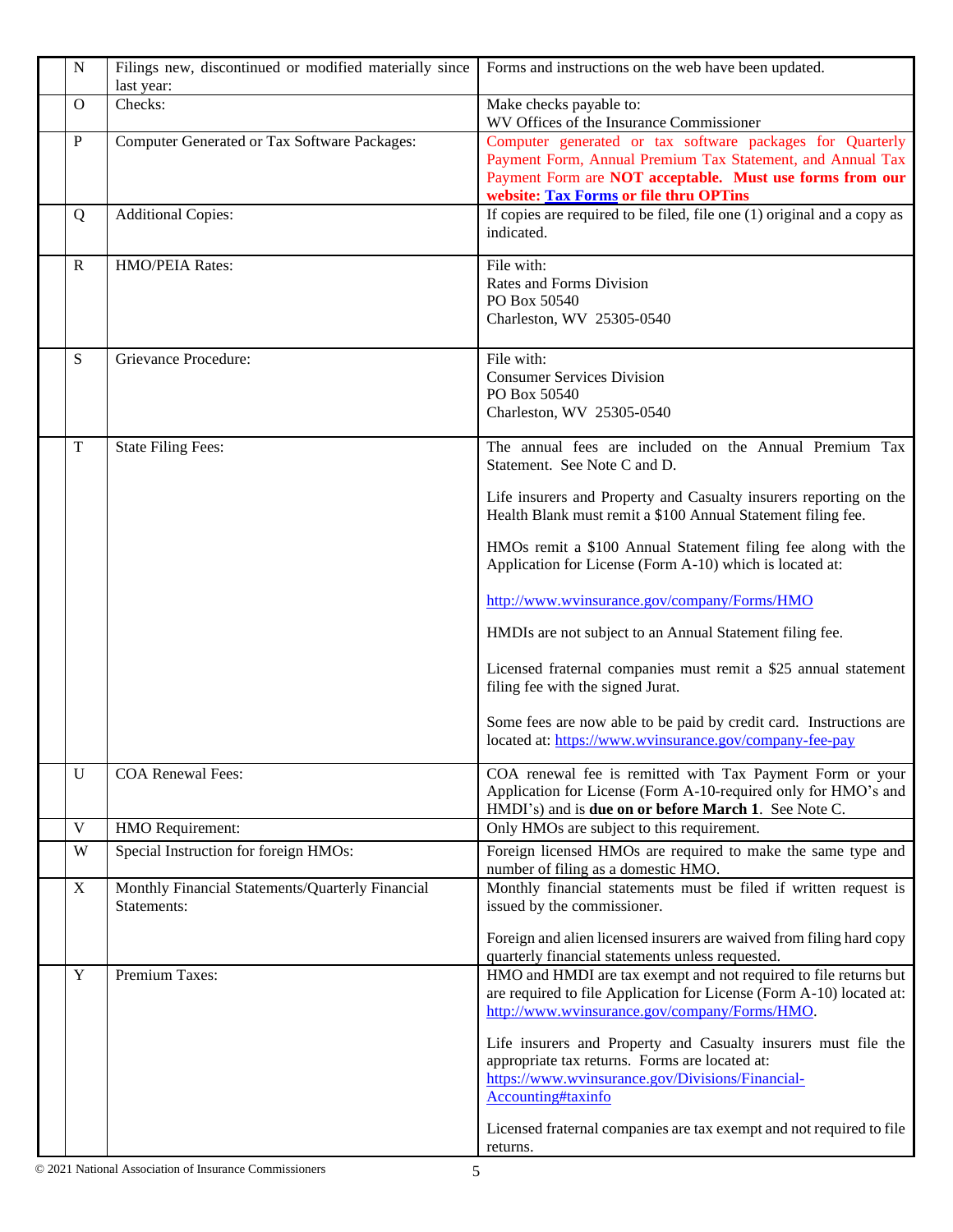|    |                                                                                   | Phone: $(304)$ 558-1900 – Tax Audit Section                                                                                                                                                                                                                                                                                                                                            |
|----|-----------------------------------------------------------------------------------|----------------------------------------------------------------------------------------------------------------------------------------------------------------------------------------------------------------------------------------------------------------------------------------------------------------------------------------------------------------------------------------|
| Z  | Mailing Address:                                                                  | Two forms of payments include:                                                                                                                                                                                                                                                                                                                                                         |
|    | <b>Examination Assessment Fee:</b>                                                | <b>OPTins</b> - http://www.optins.org/ to pre-register.                                                                                                                                                                                                                                                                                                                                |
|    | West Virginia Insurance Commissioner                                              | And by Check                                                                                                                                                                                                                                                                                                                                                                           |
|    | STO/RPD                                                                           | Form located at:                                                                                                                                                                                                                                                                                                                                                                       |
|    | PO Box 1861<br>Charleston WV 25327                                                | https://www.wvinsurance.gov/Divisions/Financial-<br>Accounting#taxinfo                                                                                                                                                                                                                                                                                                                 |
|    |                                                                                   | Fraternal societies must make remittance using only the Payment<br>Form provided by this Office.                                                                                                                                                                                                                                                                                       |
|    |                                                                                   | The payment is due on or before July 1.<br>Phone: (304) 558-1900 - Tax Audit Section                                                                                                                                                                                                                                                                                                   |
| AA | <b>Premium Tax Penalties:</b>                                                     | WV Code §33-43-7(a) imposes a penalty of twenty-five dollars<br>(\$25) for each day throughout which a taxpayer fails to file a tax<br>return by the applicable filing date.                                                                                                                                                                                                           |
|    |                                                                                   | WV Code §33-43-7(b) imposes a penalty of 1% of the unpaid<br>portion for each day throughout for failure to pay a tax/fee liability<br>in full.                                                                                                                                                                                                                                        |
|    |                                                                                   | WV Code §33-43-11 makes the taxpayer liable for interest on any<br>unpaid final assessment or penalty or portion thereof.                                                                                                                                                                                                                                                              |
| AB | Certificate of Advertising Compliance:                                            | Pursuant to W. V. C. S. R. 114-10-17.2, a Certificate of Advertising<br>Compliance must be filed by all entities licensed to write accident<br>and sickness insurance that meet the applicability requirements per<br>Section 2 of that Rule. Rule located at: Leg. Rule §114-10. File<br>certificates with the Signed Jurat Page or Application for License<br>(Form A-10).           |
|    |                                                                                   | Pursuant to W. V. C. S. R. 114-11-9.3, a Certificate of Advertising<br>Compliance must be filed by all entities licensed to write life and<br>annuities insurance that meet the applicability requirements per<br>Section 2 of that Rule. Leg. Rule §114-11.                                                                                                                           |
|    |                                                                                   | You may devise your own statement or use the form provided under<br>General Forms at:<br>https://www.wvinsurance.gov/company                                                                                                                                                                                                                                                           |
| AC | Certificate of Compliance - Certificate of Deposit:                               | Foreign and alien licensed insurers must file these certificates with<br>the Signed Jurat Page or Application for License (Form A-10).                                                                                                                                                                                                                                                 |
|    |                                                                                   | The Certificate of Compliance is a Certificate of Compliance/Good<br>Standing from your state of domicile and not the Certificate of<br>Authority.                                                                                                                                                                                                                                     |
| AD | State Page:                                                                       | File one copy with the Annual Premium Tax Statement (Form IC-<br>PT).                                                                                                                                                                                                                                                                                                                  |
|    |                                                                                   | Title Companies - File copy of Schedule T.                                                                                                                                                                                                                                                                                                                                             |
| AE | Request and relief from 5 year CPA rotation<br>requirement for lead audit partner | Fraternals - Not Applicable.<br>WV Code §33-33-6(d) an insurer may make application to the<br>commissioner for relief from the 5 year CPA rotation requirement<br>on the basis of unusual circumstances. The application should be<br>made at least 30 days before the end of the calendar year. A copy<br>of the Commissioner's approval shall be filed with the Annual<br>Statement. |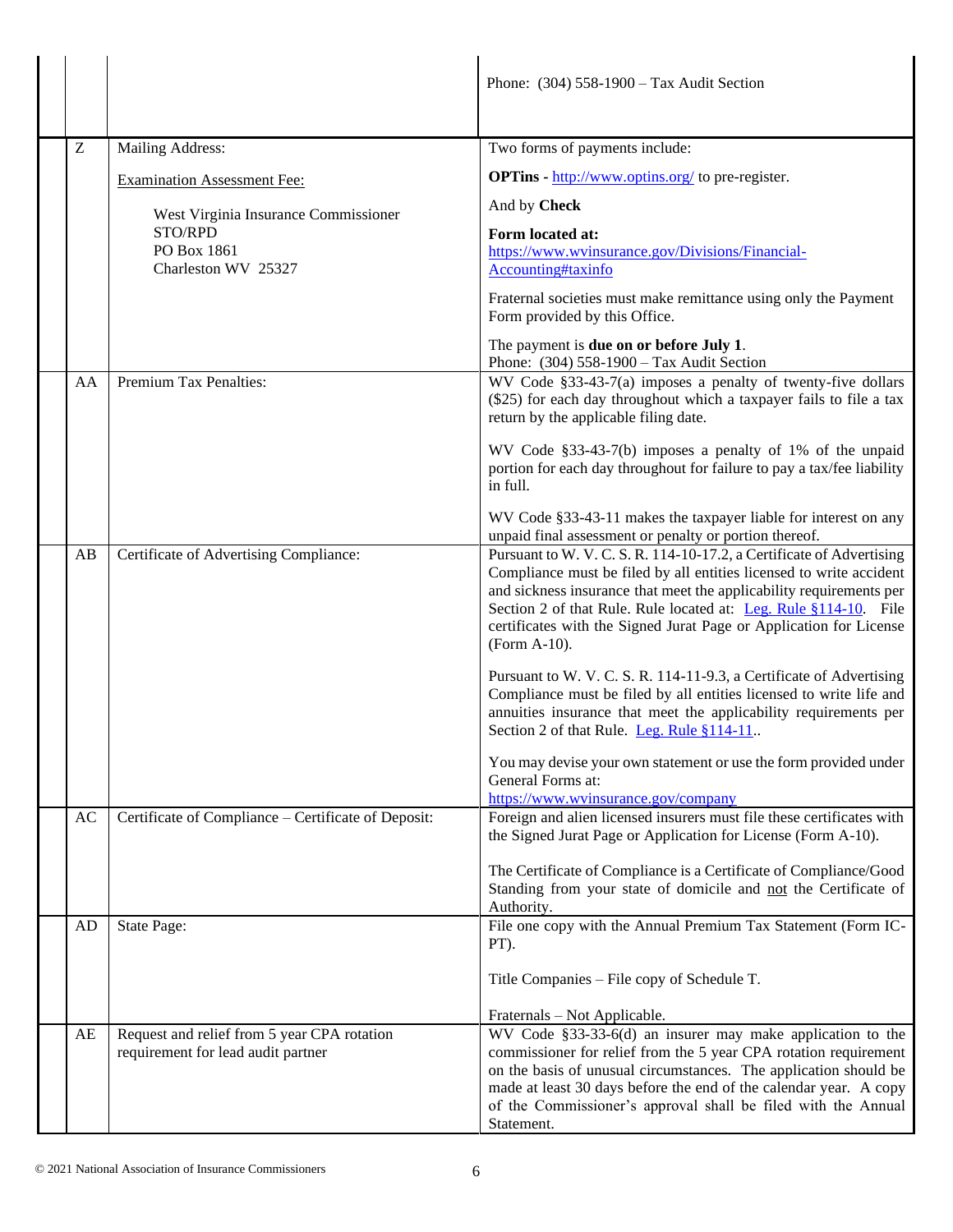| AF | Relief from the 1 year cooling off period for<br>independent CPA | WV Code $§$ 33-33-6(k) an insurer may make application to the<br>commissioner for relief from the 1 year cooling off period on the<br>basis of unusual circumstances. The application should be made at<br>least 30 days before the end of the calendar year. A copy of the<br>Commissioner's approval shall be filed with the Annual Statement.                                                                                                                                                                                                                                                             |
|----|------------------------------------------------------------------|--------------------------------------------------------------------------------------------------------------------------------------------------------------------------------------------------------------------------------------------------------------------------------------------------------------------------------------------------------------------------------------------------------------------------------------------------------------------------------------------------------------------------------------------------------------------------------------------------------------|
| AG | Relief from the Requirements for Audit Committees                | WV Code $\S 33-33-12(8)$ an insurer may make application to the<br>commissioner for relief from the audit committee requirement on<br>the basis of hardship. The application should be made at least 30<br>days before the end of the calendar year. A copy of the<br>Commissioner's approval shall be filed with the Annual Statement.                                                                                                                                                                                                                                                                      |
| AH | Reconciliation and Summary of Assets and Reserve<br>Requirements | WV Code §33-8-22(b) A property and casualty, financial guaranty,<br>mortgage guaranty or accident and health sickness insurer shall<br>supplement its annual statement with a reconciliation and summary<br>of its assets and reserve requirements as required in subsection (a)<br>of this section. A reconciliation and summary showing that an<br>insurer's assets as required in said subsection are greater than or<br>equal to its undiscounted reserves referred to in said subsection are<br>sufficient to satisfy this requirement.<br>Forms are located at:<br>https://www.wvinsurance.gov/company |
| AI | <b>Annual Grievance Report</b>                                   | Pursuant to W.Va. Code §114-96-3 an Annual Grievance Report<br>must be filed no later than March 31st, if your company's policies<br>meet the definition of "Health Benefit Plan" (see W.Va. Code<br>$§114-96-3$ , 2.18). If you do not meet this definition, you will not<br>need to file a report.<br>Complete and file in SERFF. If you have questions, please contact<br>OICAnnualGR@wv.gov<br><b>Grievance Report Link</b>                                                                                                                                                                              |
| AJ | <b>Utilization Review filing</b>                                 | Pursuant to W.V. C. S. R. §114-95, any insurer offering a health<br>benefit plan that provides or performs utilization review services<br>shall submit the filing annually through SERFF.                                                                                                                                                                                                                                                                                                                                                                                                                    |